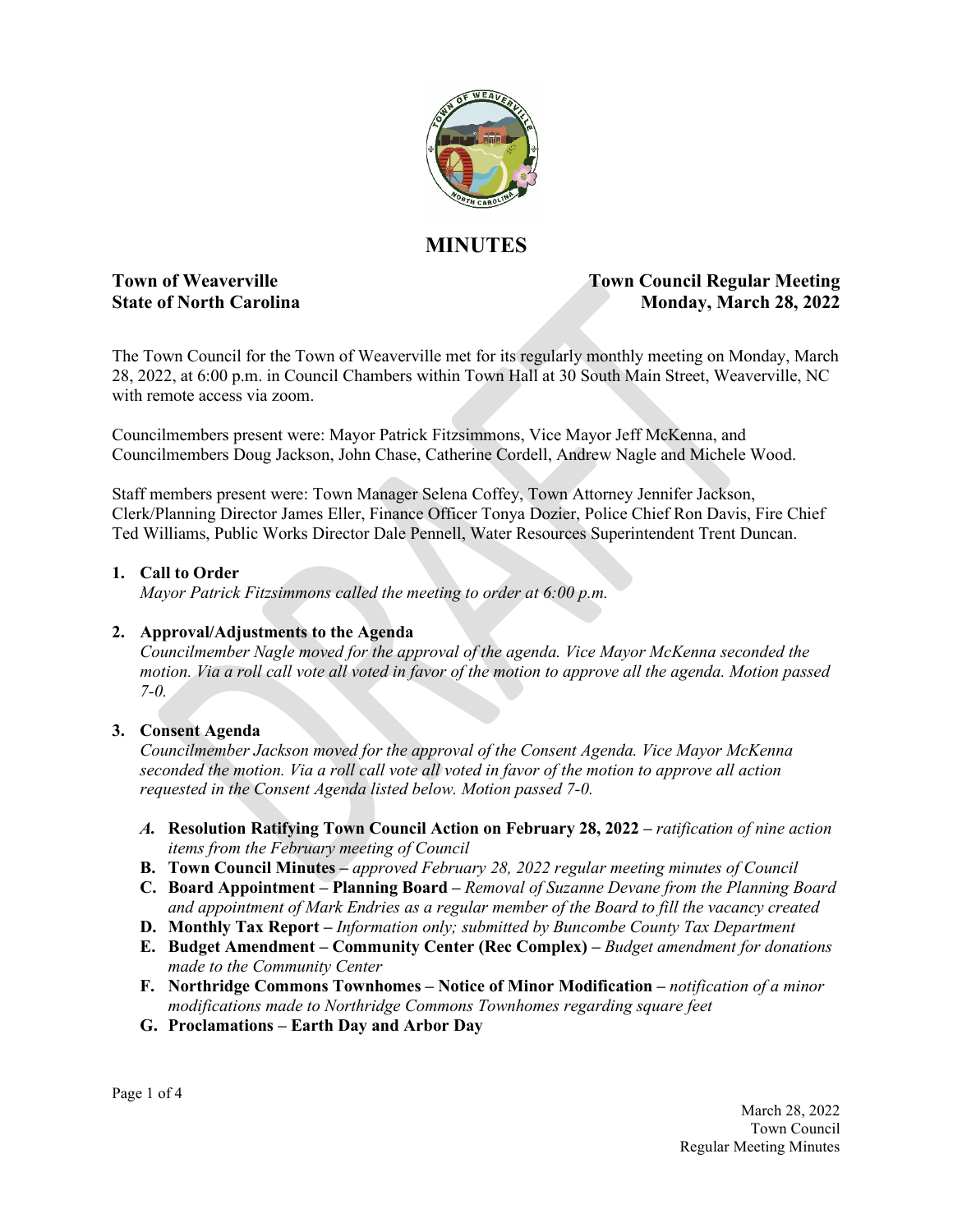#### **4. Town Manager's Report**

Ms. Coffey presented her Manager's report to Council which included information related to Arbor Day, public wifi and an elections precincts update.

#### **5. General Public Comment**

General public comments may be submitted either during the meeting or in writing in advance of the meeting. Normal rules of decorum apply to all comments. The general public comments section of the meeting will be limited to 20 minutes and priority will be given to those commenters in attendance. Individuals presenting comments during the meeting are generally limited to 3 minutes. Written comments that are timely received will be provided to Town Council, included as part of the minutes of the meeting, and read into the record during the 20-minute general public comment period as time allows. Written comments are limited to no more than 450 words and can be submitted as follows: (1) by emailing to public-comment@weavervillenc.org at least 6 hours prior to the meeting, (2) by putting your written comment in a drop box at Town Hall (located at front entrance and back parking lot) at least 6 hours prior to the meeting, (3) by mailing your written comment (must be received not later than Monday's mail delivery) to: Town of Weaverville, PO Box 338, Weaverville, NC, 28787, Attn: Public Comments. For more information please call (828)645-7116.

Mr. Eller read a statement regarding general public comment during Town Council meetings. Mr. Eller also noted that no comments had been received via email, or written comment through the drop boxes or mail.

James Heinl spoke to Council regarding the proposed Ollie Weaver project and the Weaverville water system.

Joy Pansiera spoke to Council regarding the walking trail around Lake Louise and a desire to have Lakeshore Drive converted to one-way traffic.

Larry Scott spoke to Council regarding the proposed Ollie Weaver Development.

Mr. Eller noted that no member of the public attending remotely via zoom had identified themselves as wishing to make a public comment.

*Mayor Fitzsimmons closed the public comment period.*

#### **6. Discussion and Action Items**

#### **A. Bike/Ped Study Presentation**

Kristy Carter and Rachael Bronson of Traffic Planning and Design spoke to Council regarding status of the Bicycle and Pedestrian project. Direction was sought on the policy questions of new development, redevelopment, pedestrian context areas, sidewalk waivers and future land planning. It became the consensus of Council to organize individual meetings with Traffic Planning and Design to share their thoughts on the project.

#### **B. Ollie Weaver Road Project**

Ms. Jackson presented information to Council regarding the proposed Ollie Weaver project broken down into the individual decision eligible to be made on the water allocation, initial zoning request, and voluntary annexation. Ms. Jackson noted that the Public Hearing related to the matter were held during the February Town Council meeting.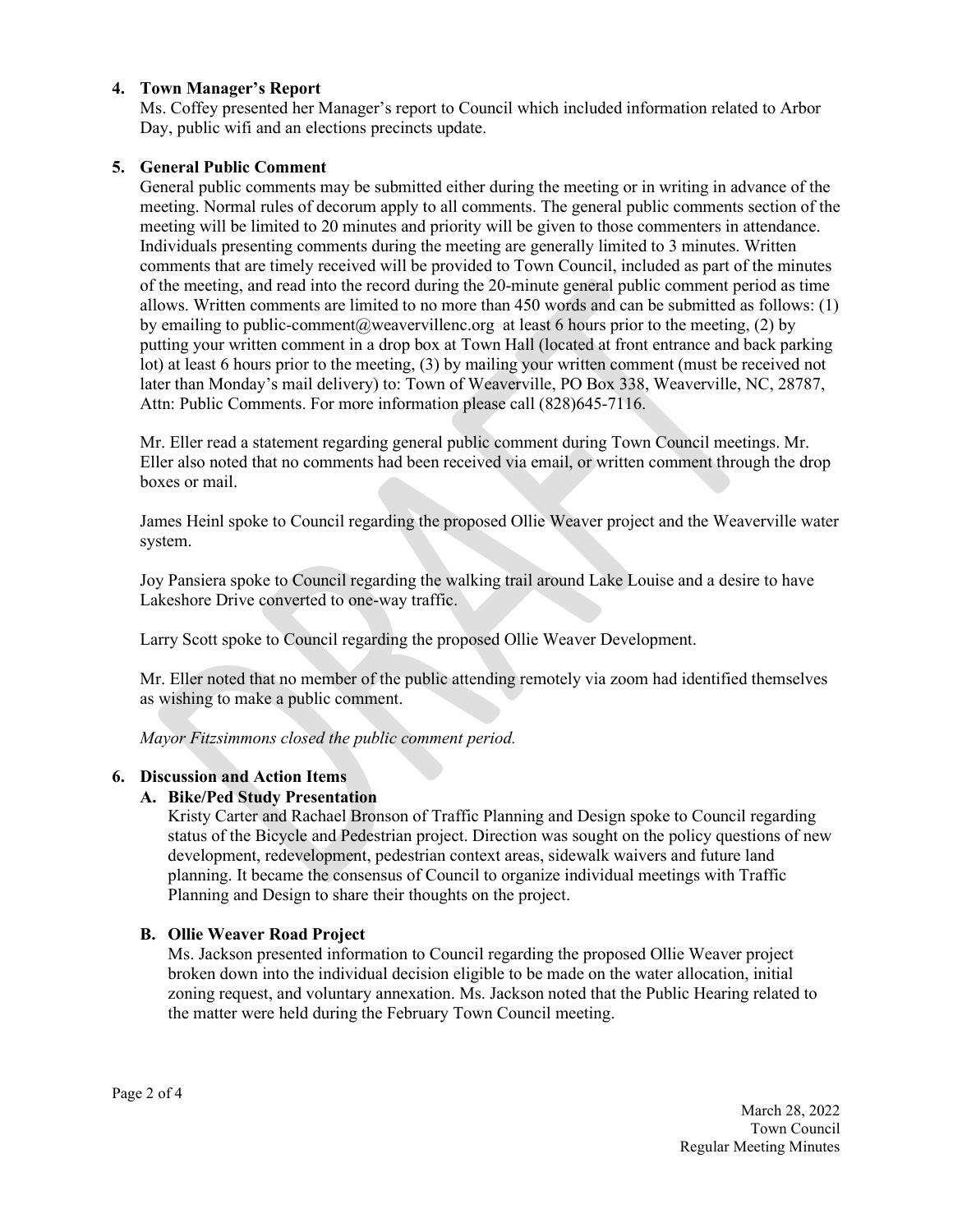A potential annexation agreement was presented which would annex the property at a later date if the zoning could be agreed upon in the interim. Individual members of Council questioned why this information was not made available prior to the meeting or if such an agreement is necessary. *Councilmember Nagle made a motion to deny the R-12 zoning request for the properties identified as Buncombe County Parcel Identification Numbers 9733-73-5347, 9733-83-1054, and 9733-83-3019, to deny the water commitment application based on a need to conservatively approach water requests for properties outside of the Town's municipal limits at this time, and to take no action on the pending annexation petition at this time. Vice Mayor McKenna seconded the motion. In a roll call vote the motion passed 6-1, with Mayor Fitzsimmons voting against the motion.* 

#### **C. Initial Consideration of Conditional District – Duke Energy Substation**

Mr. Eller presented Council with an application for a conditional district and supporting documents and plans which had been submitted by Duke Energy for a potential substation adjacent to Hickory Lane and Aiken Road and described variables related to the property. James Shepard appeared remotely via zoom to represent the application and answer questions offered by Town Council.

Mr. Eller requested that Council send the application for a conditional district and supporting documents and plans for the next phase of conditional district review.

*Councilmember Jackson motioned to send the application to the Planning Board. Councilmember Cordell seconded the motion. Via a roll call vote all voted in favor of the motion. Motion passed 7-0.* 

#### **D. Update on GIS Implementation**

Mr. Eller presented Council with information related to the implementation of a Town GIS system as called for within the comprehensive land use plan reporting that the zoning layer of the map had gone live on the town's website and described the next phases of the project such as the mapping of the Town's water system and stormwater system.

#### **E. Code Amendment – Dog Waste Disposal**

Ms. Jackson presented Council with a proposed ordinance concerning dog waste disposal, reporting that the EPA considers dog waste a pollutant of water bodies.

*Councilmember Chase motioned to approve the ordinance amending Town Code Chapter 4 concerning dog waste disposal as written. Councilmember Cordell seconded the motion. In a roll call vote the motion passed 6-1, with Councilmember Nagle voting against the motion.* 

#### **F. Update on Water Regionalization Conversations**

Mayor Fitzsimmons updated Council regarding meetings that have been held with regional authorities related to the Town's water system.

#### **G. Recreation Complex Update**

Mr. Pennell presented information to Council related to the proposed phase two of the Community Center Project. Said information included a schematic design of portions of the property to be used for recreational opportunities including an area for lawn games, shelter, tennis court, pickleball courts, half basketball court, relocated trail, asphalt drive, handicap parking and a renovation of the former pool building into storage and ADA accessible public restrooms.

March 28, 2022 Town Council Regular Meeting Minutes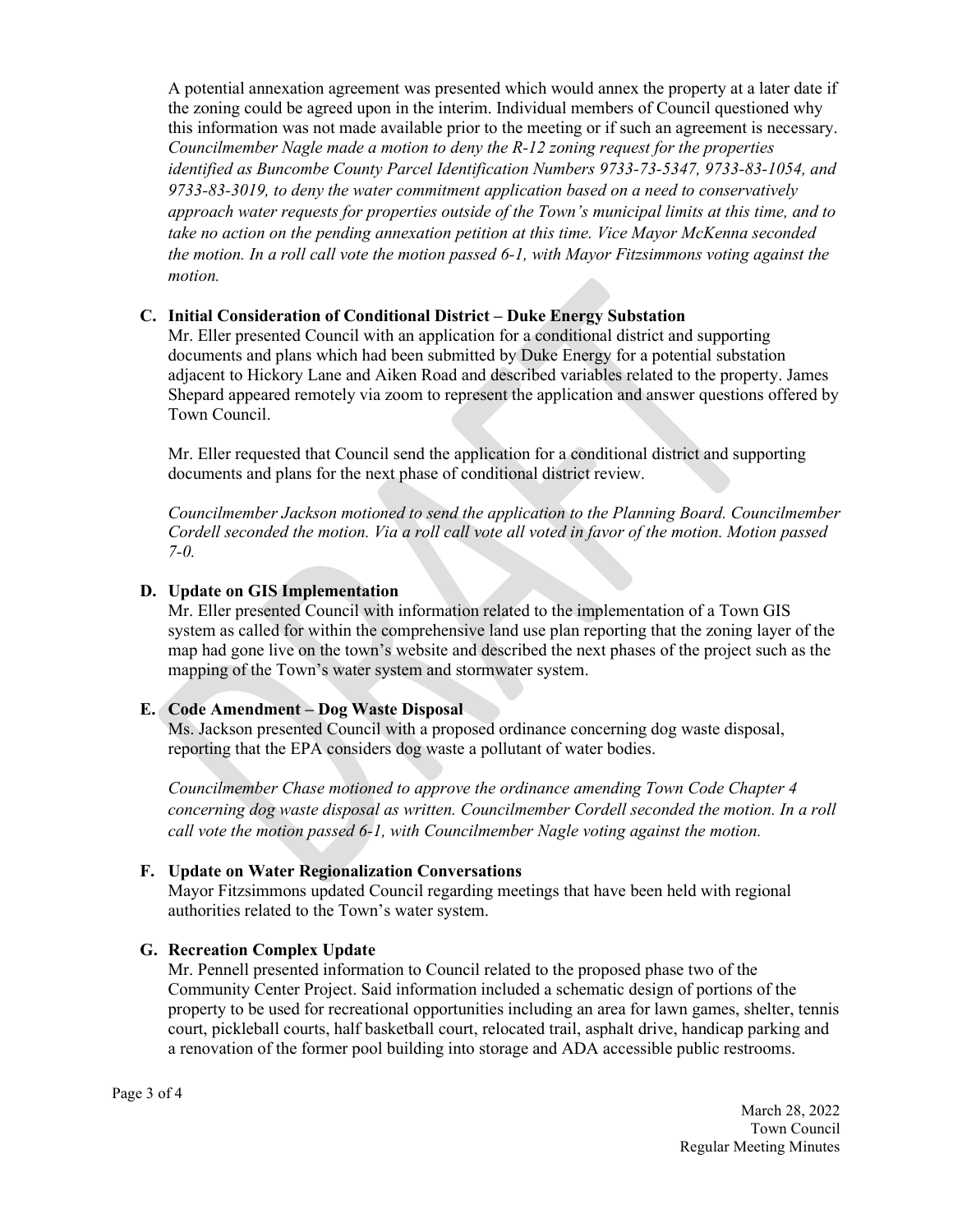Council gave staff unanimous consent to proceed with the project as shown and develop a budget reflective of the project.

#### **H. Quarterly Report – Public Works and Water**

Mr. Pennell presented Town Council with the quarterly report for the Public Works and Water Departments.

#### **7. Adjournment.**

*Councilmember Chase motioned to adjourn the meeting. Councilmember Jackson seconded the motion. In a roll call vote the motion passed 6-1, with Councilmember Nagle voting against the motion. Meeting adjourned at approximately 8:20 p.m.* 

 $\frac{1}{2}$ 

**James Eller, Town Clerk**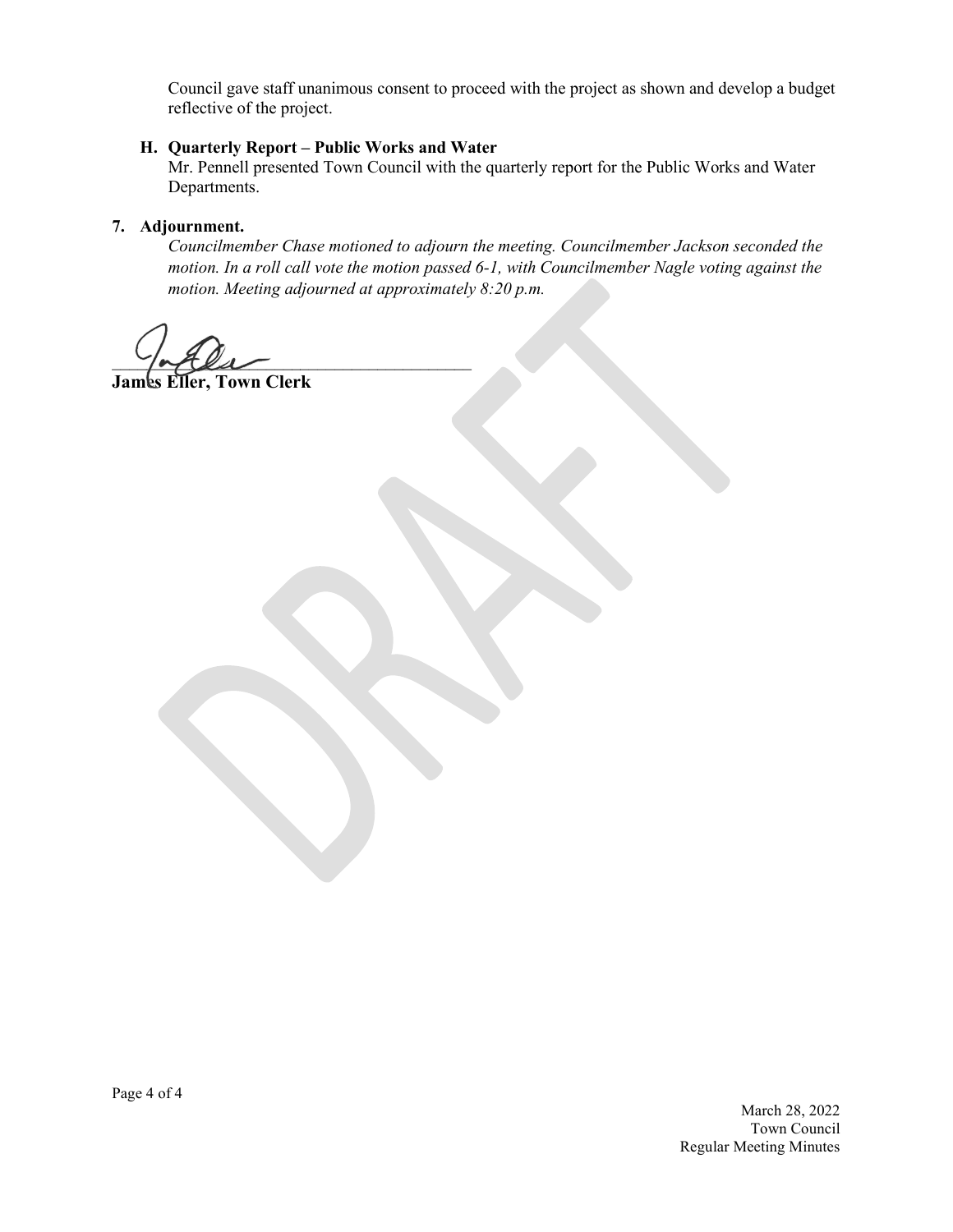# **ORDINANCE AMENDING WEAVERVILLE TOWN CODE CHAPTER 4 CONCERNING DOG WASTE DISPOSAL**

**WHEREAS**, the Environmental Protection Agency (EPA) considers dog waste a pollutant of water bodies and it is most often introduced into receiving waters by way of stormwater runoff;

**WHEREAS**, dog waste left on the ground also increases exposure to community members, especially to children who play outside and other pets, to bacteria, viruses and parasites, including the following: fecal coliform and salmonella bacteria; certain parasites including hookworms, roundworms & tapeworms; and a virus known as toxoplasma gondii**;**

**WHEREAS**, in 2013 the Town enacted certain ordinance provisions that are now found in Article III of Code Chapter 4 entitled "Dogs;"

**WHEREAS**, Town Council and now wishes to add a section to that ordinance pertaining to dog waste disposal;

**NOW, THEREFORE, BE IT ORDAINED** by Town Council of the Town of Weaverville, North Carolina, as follows:

1. Section 4-77.1 of the Weaverville Town Code of Ordinances is hereby added:

CHAPTER 4 – ANIMALS ARTICLE III – DOGS DIVISION 1. GENERALLY

### **Sec. 4-77.1. Dog Waste Disposal.**

- (a) Any person owning, harboring, walking, in possession of or in charge of a dog which defecates on public property, public park property, public right-of-way or any private property without the permission of the private property owner, shall remove all feces immediately after it is deposited by the dog. All feces removed in accordance with this section shall be placed in a suitable bag or other container that closes and disposed of in a lawful manner.
- (b) Persons owning, harboring, walking, in possession of or in charge of a dog on public property, public park property, public right-of-way or any private property without the permission of the private property owner shall carry a bag, or other container that closes, which is suitable for removing feces deposited by the dog.
- (c) Any violation of this section shall constitute a non-criminal violation punishable by a fine or a civil penalty in accordance with Town Code Section 1-6.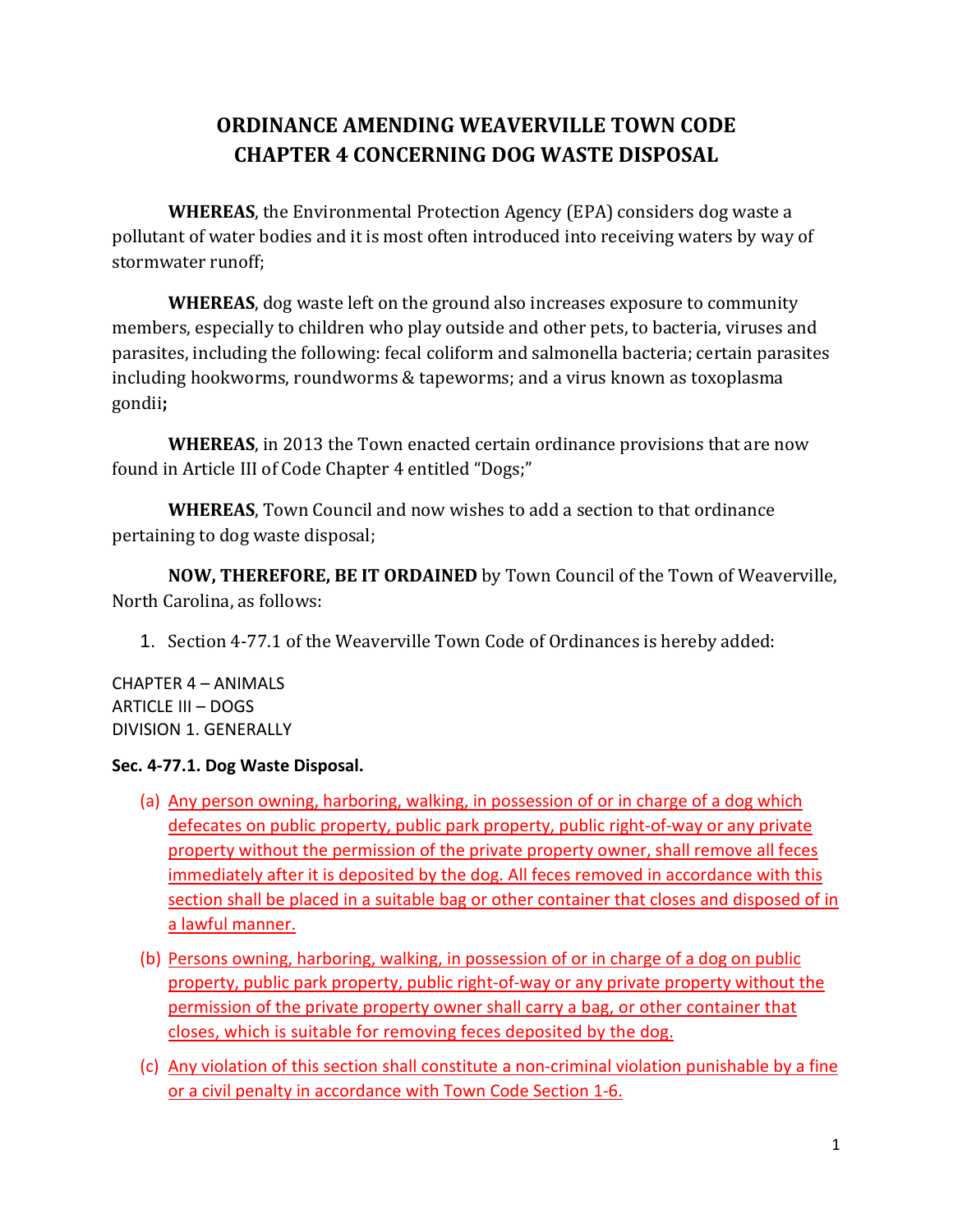- (d) The provisions of this section shall not apply to a guide dog, hearing dog, or service dog accompanying any person with a disability if the disability would reasonably hinder compliance.
- (e) Nothing in this section shall prevent a private citizen from bringing an action to abate a nuisance or from bringing an action for damage, loss or injury to the private citizen or his property resulting from the animal being a public nuisance.
- 2. It is the intention of Town Council that the sections and paragraphs of this Ordinance are severable and if any section or paragraph of this Ordinance shall be declared unconstitutional or otherwise invalid by the valid judgment or decree of any court of competent jurisdiction, such unconstitutionality or invalidity shall not affect any of the remaining paragraphs or sections of this Ordinance, since they would have been enacted by Town Council without the incorporation in this Ordinance of any such unconstitutional or invalid section or paragraph.
- 3. These amendments shall be effective immediately upon adoption and immediately codified.

**ADOPTED THIS** the 28th day of March, 2022, by a vote of 6 in favor and 1 against.

 $\Gamma$  disponsions

**PATRICK FITZSIMMONS**, Mayor



**ATTESTED BY: APPROVED AS TO FORM:**

 $\frac{1}{\sqrt{1-\lambda}}$ **JAMES ELLER**, Town Clerk **JENNIFER O. JACKSON**, Town Attorney